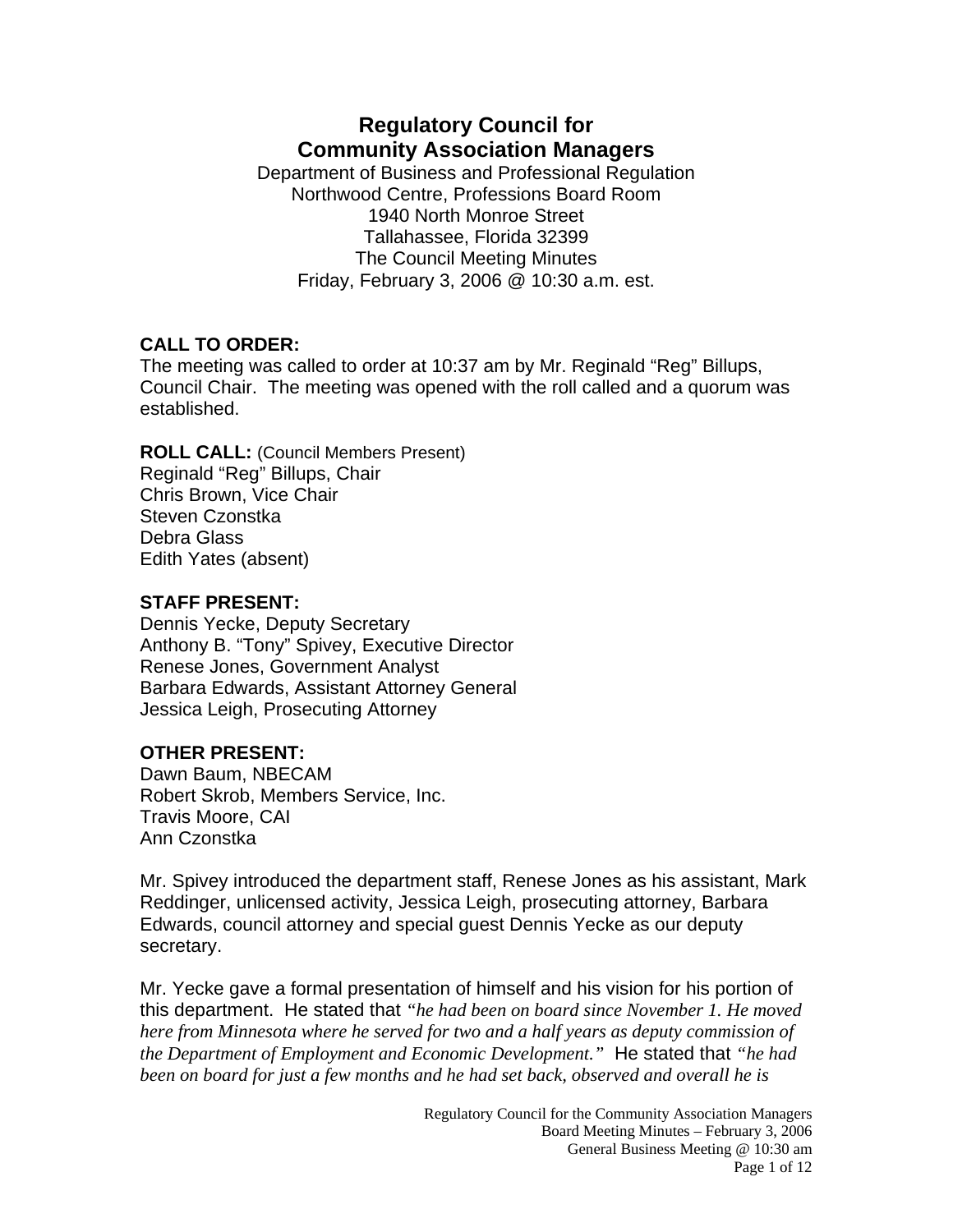*pleased with this department and its people."* He went on to point out that *"we only see two members here, Anthony and Renese, representing the department as far as CAM goes. The reality is that there are hundreds of people behind them in a support roll. Here we have the Customer Contact Center (CCC), Central Intake Unit (CIU), Bureau of Education and Testing (BET), Information Technology (IT), and the Office of Communications are all entities that support the CAM board and that is an important point to remember. We have a new secretary on board that has been here about eight months now. Whenever you come into an organization and take a look around and see what's happening and you will see where changes need to be made. He stated that he's not the type of person that just make changes for the sake of change. He said that they are seeing some things that need to be tighten up and changed."* He stated that *"it is important because no operation can continue to operate as it always had and we are going to be continuing to look for new ways of serving the board, serving the profession and to aide you all. We look at this department as being an economic development agency without the regulatory work that this board does the licensing and such people cannot work in this state so it is imperative upon us to find ways as quickly as possible to get people to work so that they are producing but at the same time to have that regulatory side to protecting the public. We take this very sincerely and Mark will be talking a little bit later on about unlicensed activity and what we are doing in that area. There is a lot of activity that's going on in many different areas in the department to support this board."*

He stated that *"he looks forward to working with the board. He said that he noticed that they are a little short on members. As he talked earlier he took that on as a personal challenge when he took on the deputy secretary to get our boards up to strength and he had already met with the governor's appointment office and have a plan in place by March 1 to have all positions filled. They called me this morning and said I need to send a runner down to pick up a stack of applications for six boards they need us to look through. I don't know if CAM is in that packet or not but we are working very fast and strong in getting this done. A matter of fact the governor's appointment office put a second person on Department of Business and Professional Regulation (DBPR) board to try and get this done they see the priority of this as well. But without applicants we have nothing to review or no one to appoint so I encourage you within your own organization CAM, to solicit all five members to the board. But also to other boards as well we have consumer members that are lacking more on our boards so if you have any friends, acquaintances I encourage you to have them make application to the governor's office."*

He stated that *"he's looks forward to working with the board and if there is anything that he can do for them let him know."* He went on to say *that "they are just meeting their new executive director he too is committed to helping you and working with you and please challenge him and challenge Renese. Please lets make this the best organization that we possibly can."* He asked if anyone has any questions of him and if not then he will sit back and observe for a little while.

Mr. Spivey said to *"let the record show that Ms. Glass just entered the room."*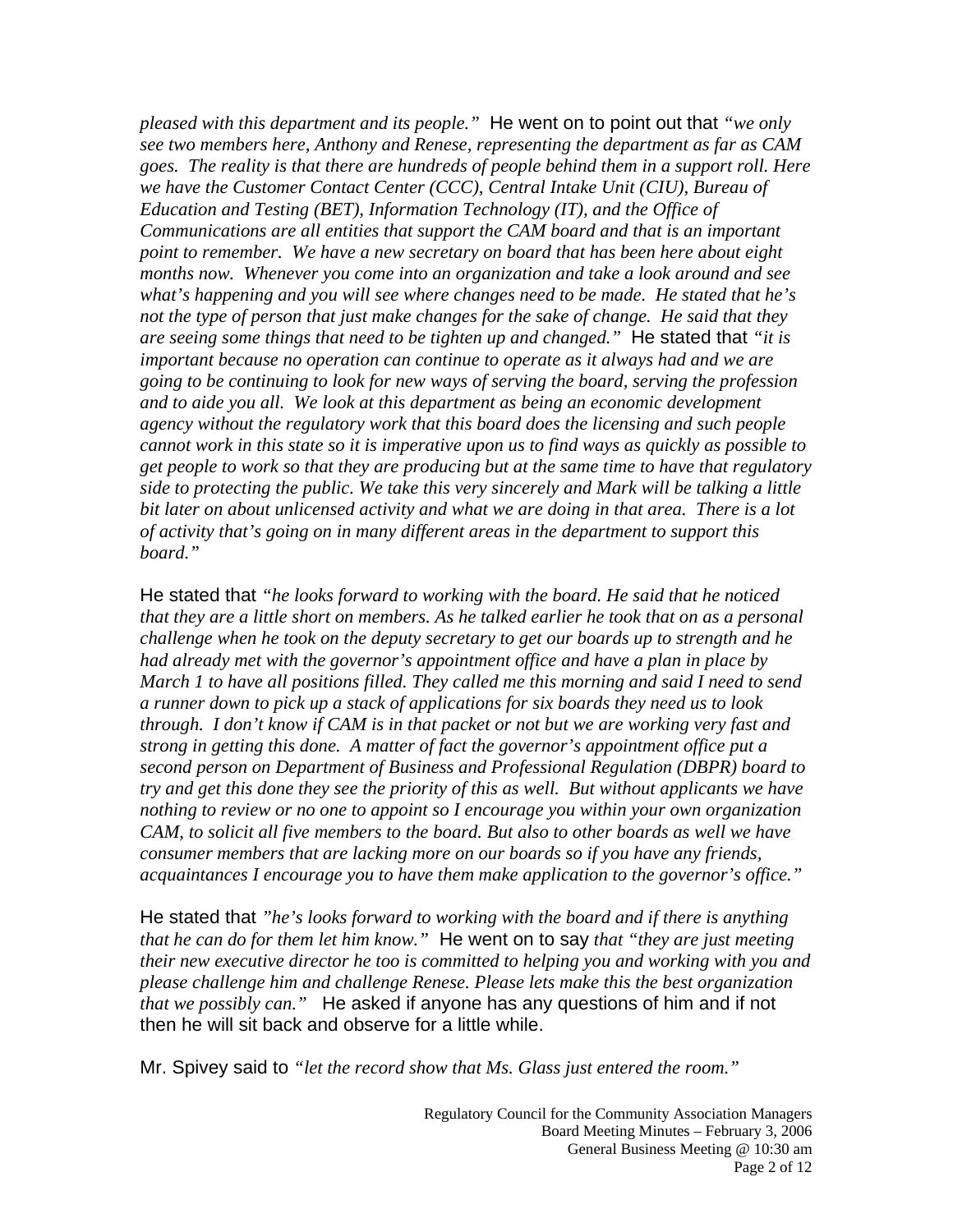Mr. Billups stated that "*he would like to acknowledge anyone else that's in the audience who would like to introduce themselves and let Council know what organization they are representing."* 

Mr. Robert Skrob, Membership Services, Inc. and he was here to speak on the privatization study; Dawn Baum, National Board of Certification for Community Association Managers (NBECAM); Travis Moore, Registered Lobbies for CAI; and Ann Czonstka, wife of Steve Czonstka.

#### **REVIEW AND APPROVAL OF THE NOVEMBER 4, 2005 MEETING:**

MOTION: Mr. Brown moved to approve the minutes.

SECOND: Ms. Glass seconded the motion and it passed unanimously.

Mr. Billups said he had noticed in the minutes that staff was referred to as *Board* instead of *Council*. Mr. Brown indicated that *CSI* should be *ASI*. Mr. Billups indicated that they were not a board yet and if staff could please make these changes. The minutes stand approved as submitted with the noted corrections.

## **CHAIR REPORT:**

No report.

### **BOARD COUNSEL REPORT:**

Ms. Edwards addressed the 61-20.508 Continuing Education Requirements rules and made a few suggestions to council. She indicated that *"if a person is licensed within the 90-day window they would get more than 24 months. In essence they would be getting 27 months. If Council would make the time any shorter then you would be asking the department to institute a round of renewal for your licensee three months prior to the renewal of the other licensee."* She felt as if *"that would be a huge burden placed on staff. As a practical matter the difference between 24 months and 27 is really kind of negligible on the grand scheme of things. Her legal advice to Council would be to leave the rule as is".* She felt that *"the best way of informing the public would be in the council newsletter, website or maybe the providers when they are teaching the classes."* 

61-20.508 Continuing Education Requirements rules reads as:" *(1) All community association manager licensees must satisfactorily complete a minimum of 20 hours of continuing education. Each hour shall consist of 50 minutes of student involvement in approved classroom, correspondence, interactive, distance education or internet courses which courses shall include the required hours at an approved update seminar. No license shall be renewed unless the licensee has completed the required continuing education during the preceding licensing period.* 

*(2) Only continuing education courses approved by the Council shall be valid for purposes of licensee renewal.*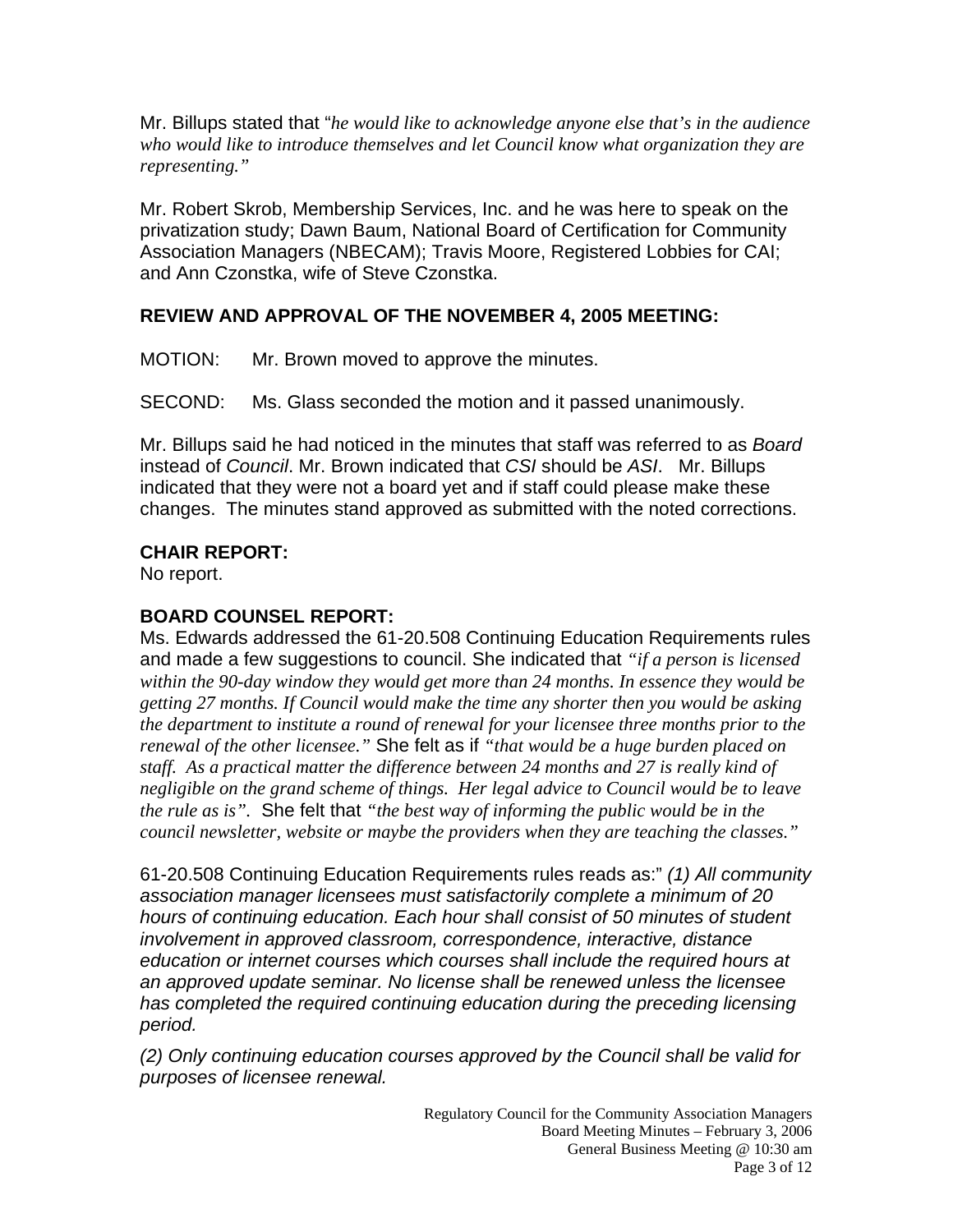*(3) The 20 hours of continuing education shall be comprised of courses approved pursuant to Rule 61-20.5082, F.A.C., in the following areas:* 

*(a) 4 hours of legal update seminars. Licensees shall satisfactorily complete a 2 hour legal update seminar during each year of the biennial renewal period. The legal update seminars shall consist of instruction regarding changes to Chapters 455, 468, Part VIII, 617, 718, 719, and 721, F.S., and other legislation, case law, and regulations impacting community association management. Licensees shall not be awarded continuing education credit for completing the same legal update seminar more than once even if the seminars were taken during different years."* 

Ms. Edwards addresses the Council via Mr. Spivey's instructions on the new legislation on gifts from lobbyists and organization who hire lobbyists and any employee of that organization. She explained that *"gifts are defined as anything of value and her office has set down and looked at it and discussed it and have decided that they don't know until there is a little more guidance coming out of the legislation and from the Governor's office on just what this means. The advice they are giving to their board members is not to except anything from anyone or if someone offers to buy you a cup of coffee say no thank you, if someone offers to fly you to Switzerland for skiing say thank you, but no thank you. Until we receive further guidance from the legislators, my advise to Council is not to take anything from anyone."* 

## **PROSCUTING ATTORNEY REPORT:**

Ms. Leigh reintroduces herself to council by letting them know that she's been the prosecuting attorney for council since June and stated that she provided everyone with her business cards just in case some point in the future someone needed to call her they can and she welcomes them to do so if they have any questions.

Ms Leigh stated that she provided them with a memorandum dated January 31, 2006 which is all the CAM cases located in the legal section and she gave a verbal report as follows:

- Status 30 In Legal The report showed that there were 2 cases reported;
- Status 35 Set for Probable Cause The report showed that there were 6 cases reported;
- Status 35 Sent to Consultant/Expert The report showed that there were 3 cases reported;
- Status 321 Supplemental Investigation The report showed that there were 4 cases reported;

Status 36 – Administrative Complaint Filed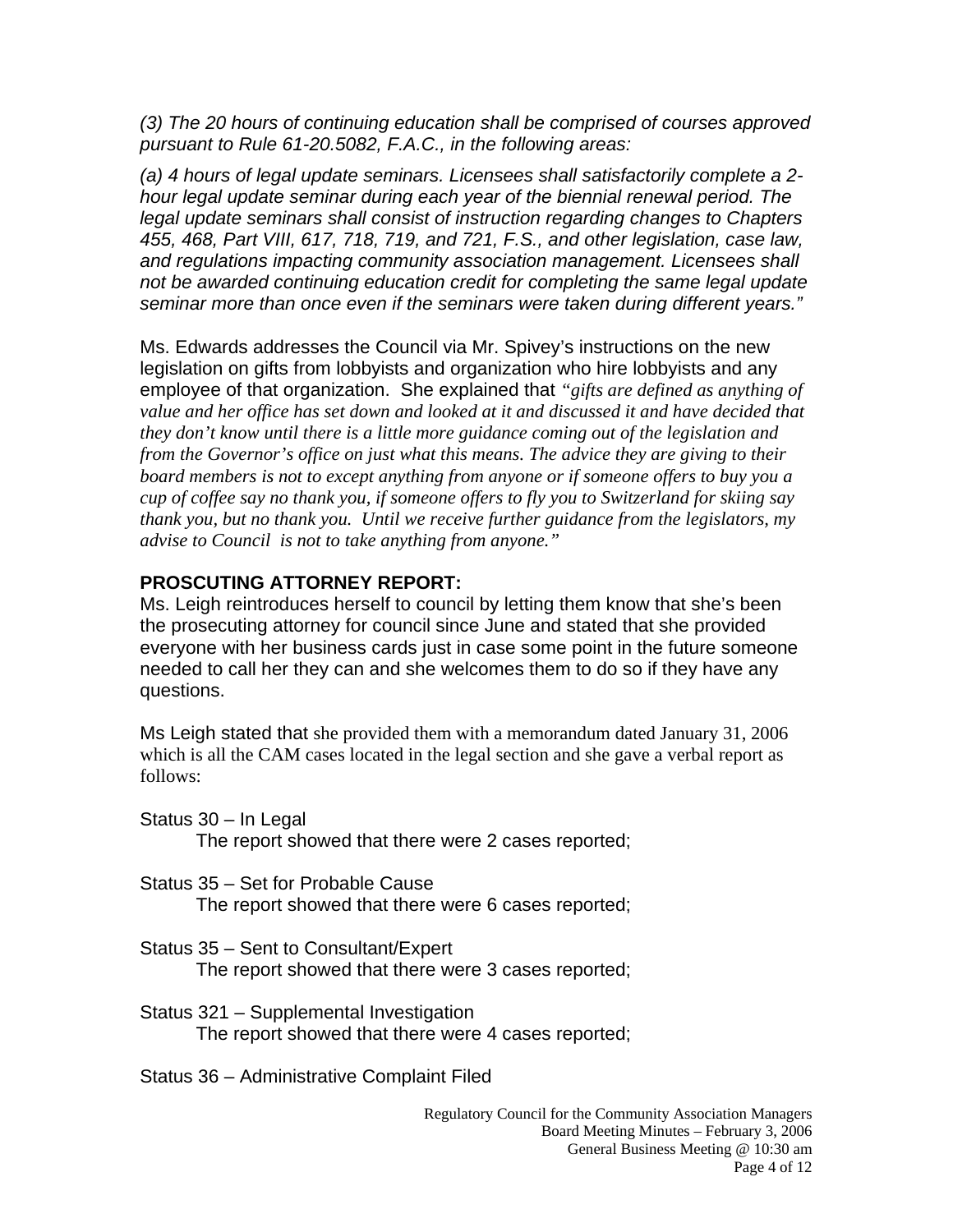The report showed that there were 6 cases reported;

Status 145 – Pending Informal Hearing

The report showed that there were 5 cases reported; she also stated that they are scheduled for informal hearings this month.

Status 145 – Referred to DOAH

The report showed that there was 1 case reported; this case set for hearing the beginning of March;

- Status 145 Formal Informal Hearing The report showed that there were 3 cases reported;
- Status 58 Case Considered Awaiting Final Order The report showed that there were 3 cases reported;

Council had no questions regarding Ms. Leigh's, persecuting attorney report. Mr. Billups thanked Ms. Leigh for her report.

#### **EXECUTIVE DIRECTOR'S REPORT:**

Mr. Spivey provided Council with a report on the Operating Account; he stated *that "this was the financial figures from the quarter ending September 30, 2005. He had spoken with his chief of budget on yesterday and they are still compiling the figures from the end of December 2005 and he informed Council that he will provide that information*  to them at a later date. As of today, these are the latest figures for Council and if you will *notice for the 2005 year that the cash balance for the Council is 1.6 million dollars and a comparison to the 2004, 1.5 million so you see a steady increase in the accumulation of funds."* 

He gave a report on the Unlicensed Activity Report Account. He said that *"it ran the same as the Operating Account 2005. Council has a total of \$67,930 in that account in comparison to the 2004 account you have \$50,402 you can see that there is a steady increase in the account. This is a good segue into my next subject."* 

For the next segue, in your folders is a projection of what your finances should look like for a fee wavier. At the last meeting one of the Council members asked about information on doing a fee wavier Mr. Spivey asked his accounting department to run some figures to show what finances would look like for entertaining a fee waiver for this group. What they have done for him looking at the column starting with June 2007 year by instituting a full license fee wavier you would have a cash balance of 1.3 million dollars. For only that year only and for not instituting any other fee waivers you see that the cash balance steadily grows projecting all the way up to 2011 you're looking at 2.3 million dollars. What the department will decide to do in the future is to start providing this information to the board and council so that you all can make the determination whether to do cash fee waivers for the licensee group. After speaking with Ms.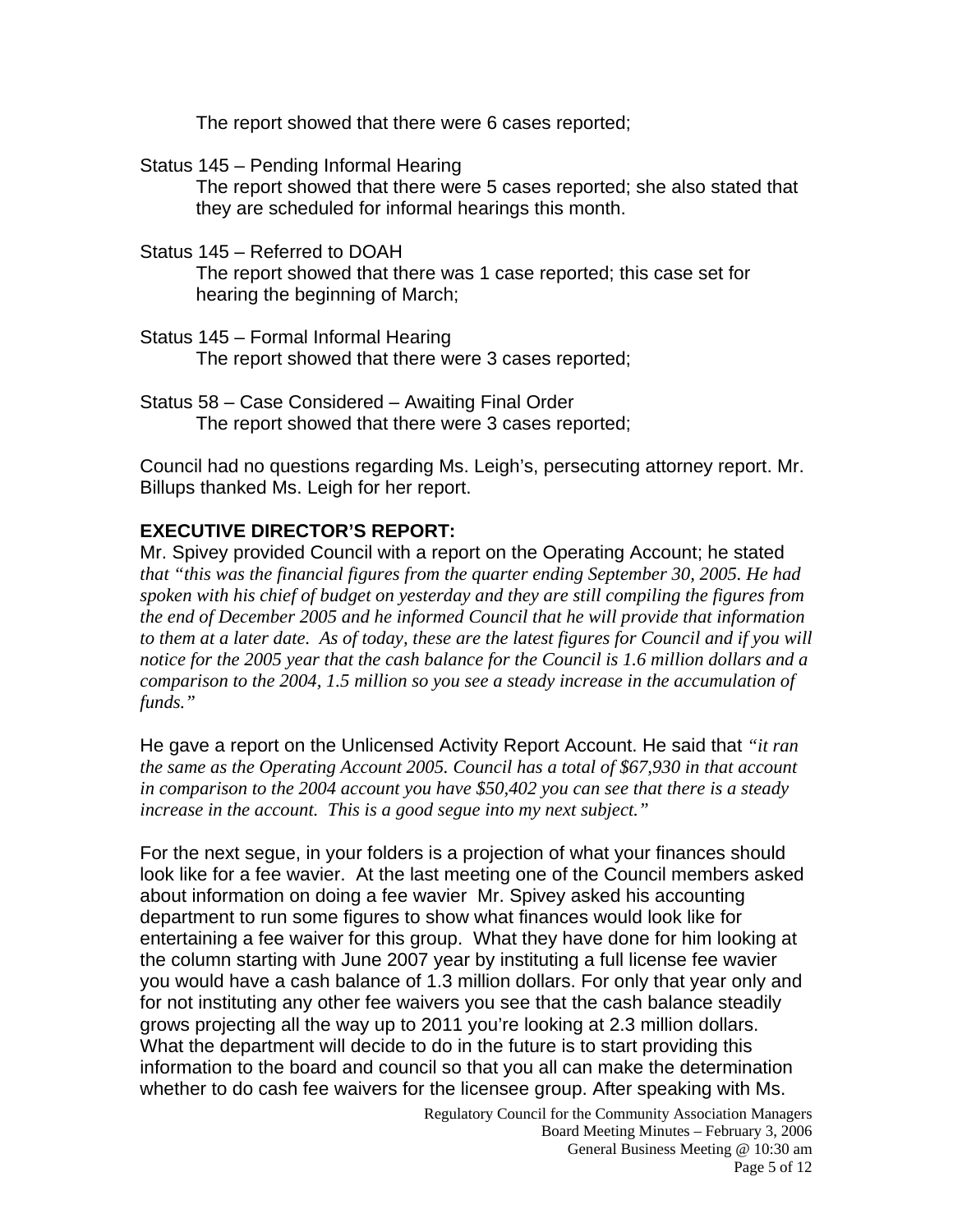Jean Witten, Chief in the accounting and budget area, we are recommending that you at least entertain the idea of recommending a fee waiver to the department institute because the cash is steadily growing and it could be bondable to a cash sweep.

Mr. Brown asked *"if they were to do a fee waiver for September 06 is this something that they can look at again down the road."* 

Mr. Spivey responded *"yes and stated what will happen is that they would do a waiver for one renewal period and the next renewal period they would be right back where you started (you will have cash back on your hands)."* 

Ms. Glass asked Mr. Spivey is there a limit to how many times they can do a fee waiver.

Mr. Spivey indicated that there is a two year period that the department can go in and ask for a fee waiver.

Mr. Billups indicated that Council can ask for a fee waiver every renewal. He also indicated that he was afraid of a cash sweep and Council numbers are just saying please come sweep me.

Mr. Spivey informed Council that "one of the things that is driving the increase in cash is that you have much real estate boom going on in this state, condominiums springing up everywhere, people are buying into sub-divisions, and homes, and of course there are other associations being developed and as the CAMs population grows then this is more money into the accounts and this is what's driving the increase in funds into the accounts." He also explained to Council to keep in mind that these are only projections and if the economy as a whole takes a turn you may not want to do a fee waiver.

MOTION: Mr. Czonstka moved to approve a few waiver for the next renewal cycle to be taken back to the department for consideration. Also, the motion is to include that Council's primary intention is to become a Board.

SECOND: Mr. Brown seconded the motion and it passed unanimously.

Mr. Spivey stated that he will take Council concerns to the department.

Mr. Billups stated that *"the part of Mr. Grays' bill chapter 468.435 (1) (a-f), Florida Statutes that we left in was the part that we were supposed to take out with the increasing of our fees. There were two sections to that bill, the primary section that Council was forcing on licensing of management companies and the other section was left over from when we had the deficit that was all apart in one."* He felt as if there was no need to increase fees and that Council wanted to move on licensing management companies in this state. He expressed concerns that he was surprise to look in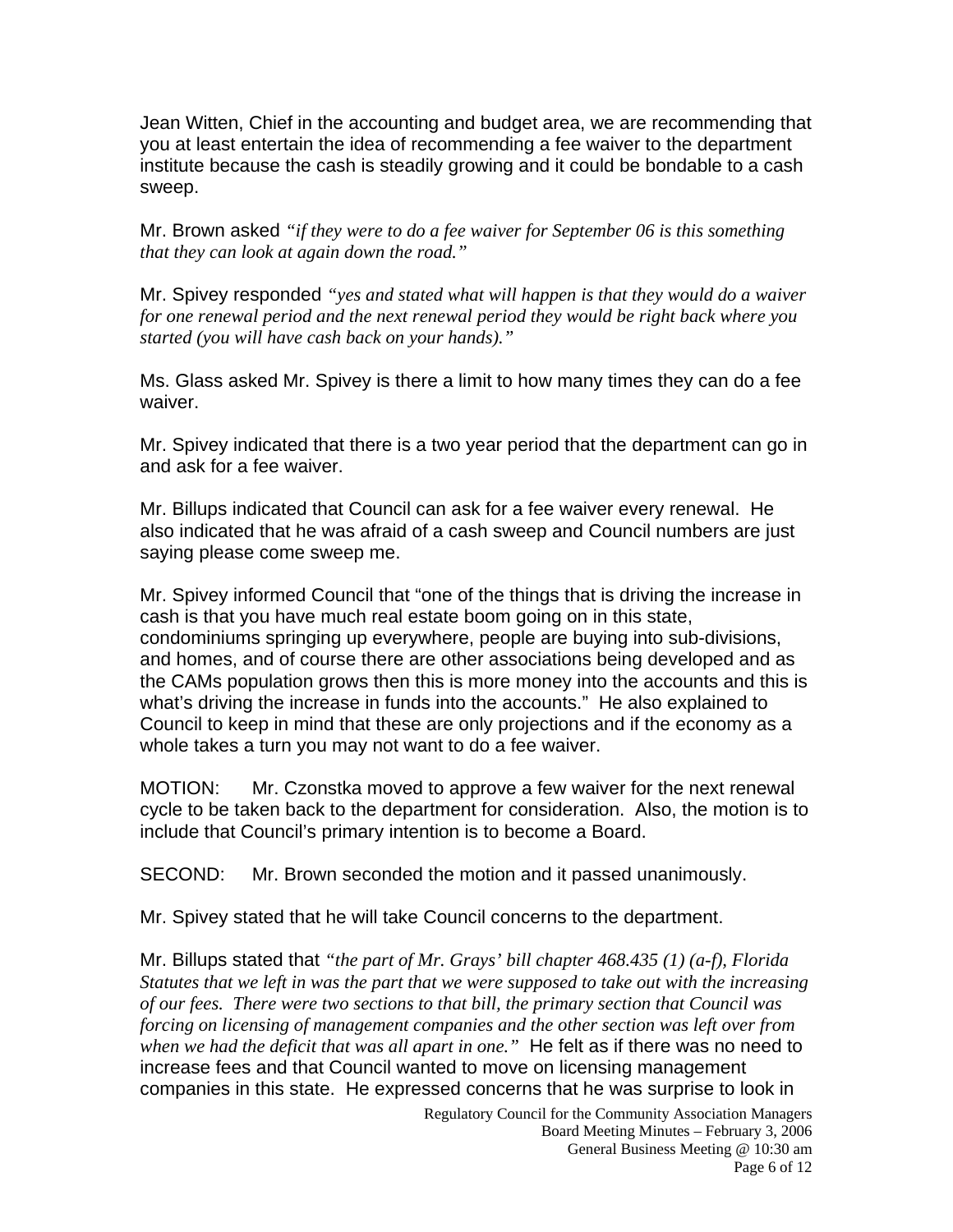the minutes and see that there was a motion for fee increase. He stated that *"to change the fee structure is no longer necessary and with the session starting in three weeks Council maybe too late again."* 

Council asked Mr. Spivey is there anything that they can do regarding this bill since they had already gone on record stating that they want a fee increase. Mr. Spivey said he will take it back to the department and will give them feed back at the next meeting.

## **REINSTATEMENT OF NULL AND VOID LICENSE:**

Mr. Spivey indicated that there is a section in chapter 455.271 Florida Statutes dealing with delinquent statuses. There is portion of this statute that allow an individual who have a license that have gone null and void to approach the licensing body and request a reinstatement of the license previously held. *"Some of the boards that I have worked with have chosen not to entertain the thought but after looking at this issue the department has determined that we as Boards and Councils need to adopt a rule and put it in place that would at least address the issue that whenever an individual licensee does approach that body requesting reinstatement there will be some determination on how this process will work, whether the Board or Council will address reinstatement or not"* 

Ms. Edwards stated that if the Council would look at the language (455.271(6)(b), F.S.), it *says "If the board or the Department determines that the individual has made a good faith effort to comply with the section but has failed to comply because of illness or unusual hardship. The minute you make a rule, you open yourself up to a motion for waiver or variance of that rule. Waivers and variances are only granted if certain threshold standards are met – hardships, illnesses and those sorts of things. Basically, if you are going to make a rule on this subject, no matter which way you rule you open yourself up to someone coming and applying to let them do it anyway. If you are going to make a rule, I recommend that you say you would not entertain any application to reinstate a null and void license. An individual may the petition for waiver or variance pursuant to the requirements of the waiver and variance statute (120.542, F.S.) and rule (Chapter 28-104, F.A.C.)."* 

MOTION: Mr. Czonstka moved to have counsel draft language for null and void license.

SECONDED: Ms. Glass seconded the motion and it passed unanimously.

#### **REGULATION REPORT:**

Mr. Spivey stated that on pages 18-19 of the agenda there is information figures on unlicensed activity and he introduced Mr. Mark Reddinger from the unlicensed activity section to the council.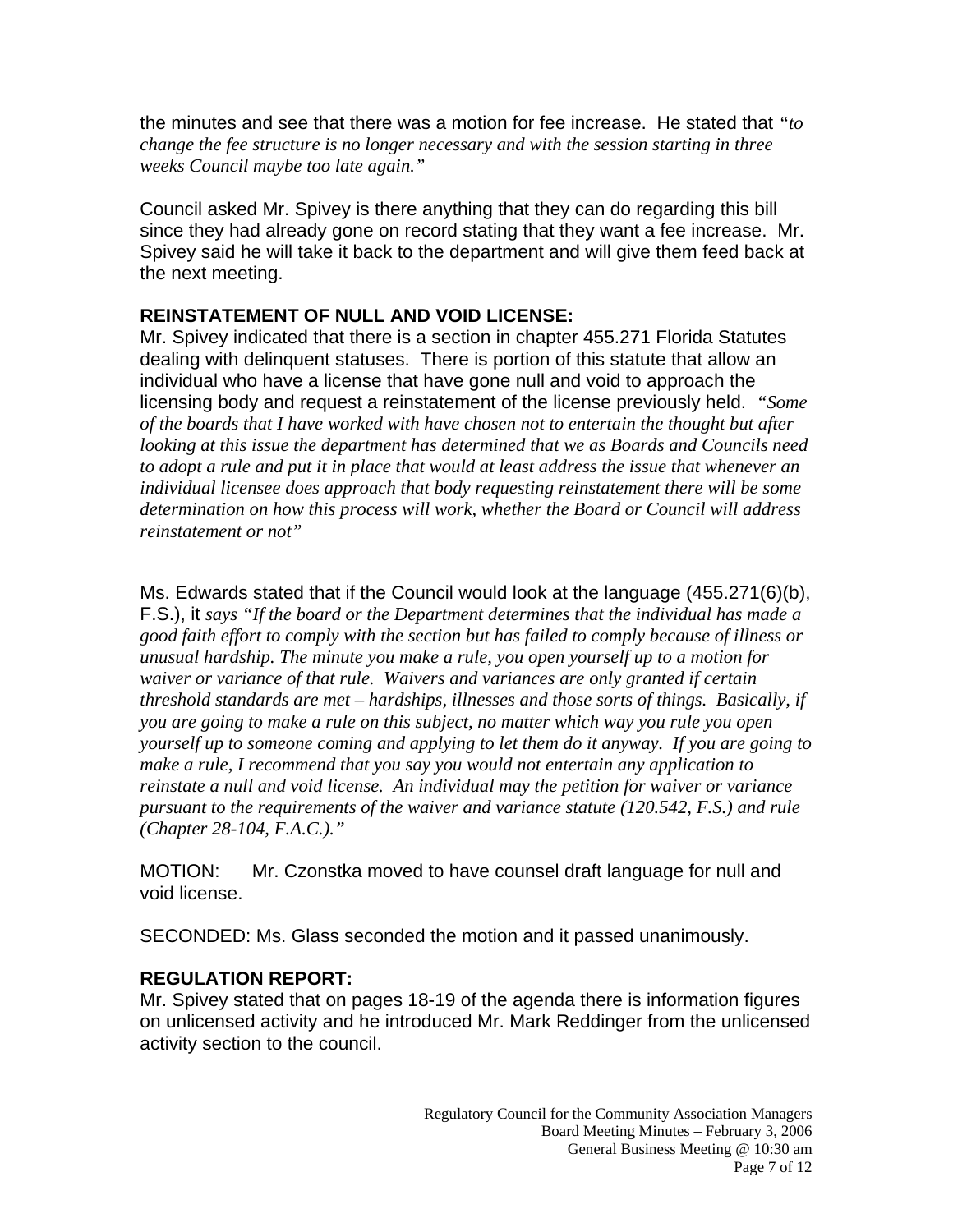Mr. Reddinger stated that *"it was a pleasure to be here and if you have any questions please do not hesitate to ask them. He gave his complaints report from July 1, - December 31 of this year. There has been a total of 37 legally sufficient complaints that have been opened up through our central complaints office and sent to the field for investigations; 9 of them were unlicensed activity and all of those will be investigated and sent to our general council office for further actions if possible. In addition I think this is the first time I had the pleasure of speaking before you and I would like to tell you a little about myself. I have been with the department about five years. I started in the office of complaints and moved up through there and have been in unlicensed activity for about two years now and it's been a very busy two years with the hurricane season and I have been very forced on mainly construction as it relates to the entire state of Florida. Some of the things that we are doing now is we have created a toll free hot line and it was one of the Secretary's projects and I am very happy that she made it happen. December 15 was the kick off date for the toll free line. What the department is trying to do is get the word out that you no longer have to call long distance they can reach an operator toll free Monday – Friday. We have business cards printed up and we thought this was a good idea and it's very inexpensive to produce. Also, we have a sign that you can put in a common area that we produce right here in the department. We have two staff people answering the toll free number from 8:00 am to 5:00 pm and the cost is a shared cost. One processor will put this information into the system for the caller no sooner than the call is complete the caller is given a complaint number. The cost to your council through the end of this year is \$322.00. He also stated that he hope that this won't hurt you too much financially but it doesn't sound like it will listening at your current budget. The advantage is that you will be sharing the cost and the operators are training on what type of calls to take and what kind not to take. We are monitoring our website whenever you go onto the website you will see on the bottom right hand of the screen unlicensed activity and we are changing the website around."* He asked Council *"is there any outreach that he can do or they can do."* 

Mr. Billups asked Mr. *Reddinger "what out reach has he done with industry associations."* 

Mr. Reddinger replied that *"he would like to have a lot more public presentations. We have 10 field offices throughout the state with leaders and supervisors in each office and he travels extensively but if something should arrive with a conflict we have quality individuals throughout the state of Florida available all the time and this is something that he would be very interested in putting this in your newsletter. His focus is on unlicensed activity but there are so many questions that people ask and he would like to be there to answer them. They don't have to run to track them down maybe they can send a letter and say we are having a meeting on Tuesday, one month from today. If they can just give us a fifteen minute presentation we will be more than happy to do so. That's something that Mr. Spivey can arrange or you can call me anytime but I would love to do that. If you can give us a small section in your newsletter where we can advertise our toll free number."* 

Mr. Billups replied yes and told Mr. Reddinger to see their editor and chief.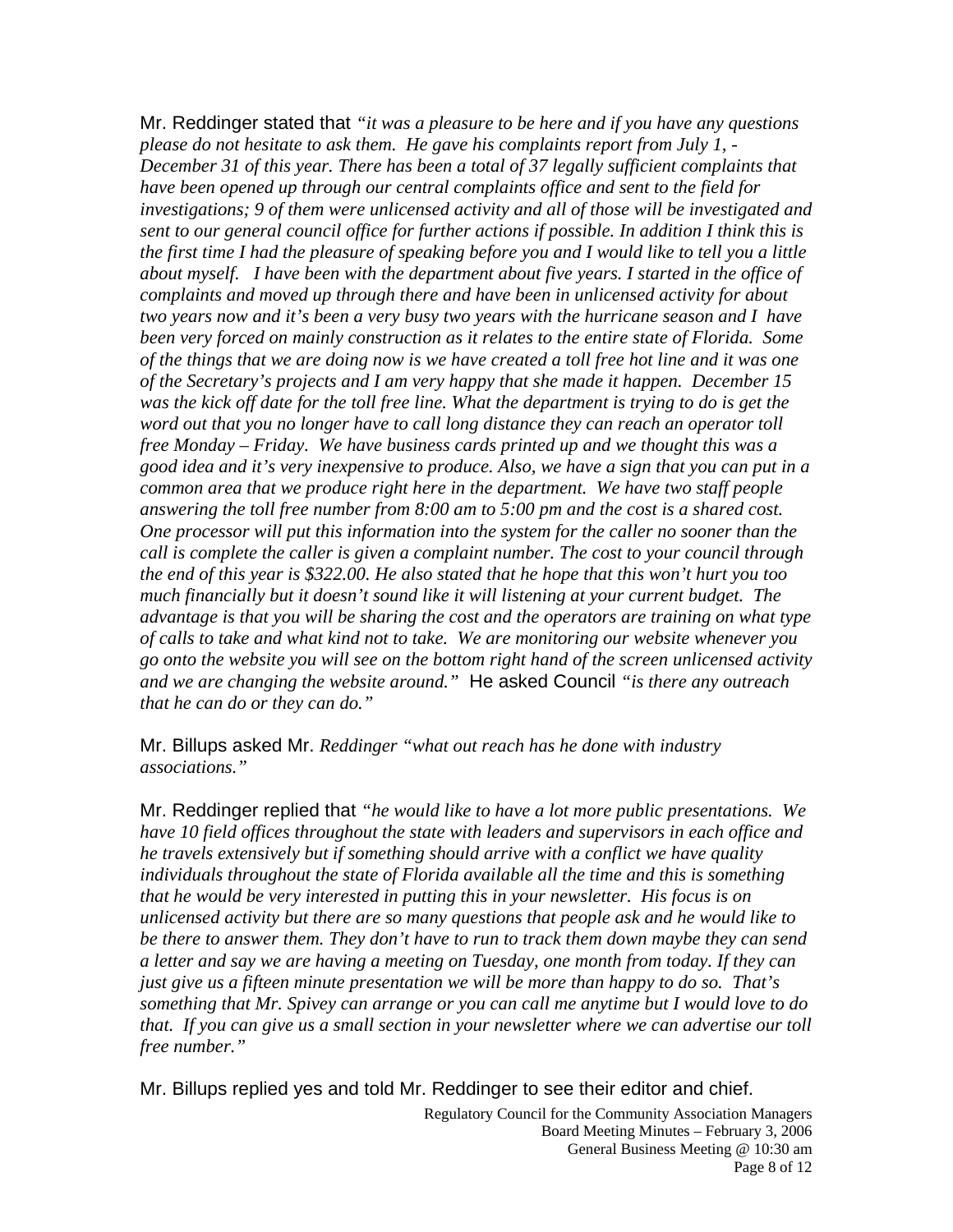Ms. Glass had a question she stated *" is there a time limit on this concept because most of the time when they see this it is after a hurricane, there is no power and the people cannot get in touch with anyone your cell phones don't work and computers don't work and here they come."* 

Mr. Reddinger stated that *"there is no time limit maybe three years from now maybe yes but there is no time limit for reporting unlicensed activity. Even if it is over three years still report it and the department will be aware of it."* 

#### **2006 Legislative Submission**

Mr. Billips indicated that this was discussed earlier in the meeting.

# **OLD BUSINESS:**

Mr. Skrob stated that *"the week of the meeting he sent copies of the privatization study via FedEx to the department and he brought extra copies if someone needed one."* He said at the last meeting Council voted to have a study of privatization of the Regulatory Council of Community Association Managers. The study was completed by him and he was ready to give his report to Council. Mr. Skrob stated that he worked with Secretary Binkley-Seyer to draft 445.32 Florida Statutes layout of privatization for the board and/or council of guidelines needed to precede through the privatization process. He stated that *"on page 30 of the report section Appendix E Business Case for the Establishment of a Nonprofit Corporation to provide the Administrative, Examination, Licensing, Investigative, and Prosecutorial Services of the Regulatory Council of Community Association Managers would be the information submitted to the Governor."* Ms. Whitten provided him with the budget figures on the trust fund of \$1,657,108 so that he can compare with projected figures for the privatization. He also gave a financial model of the FBCAM including projected cost and expenses for the first two years of operation and the cost would be \$1,966,090. He also gave a report of a timeline for council to proceed with the privatization of the CAM board for implementation to take place. The timeframe that was given by Mr. Skrob was from February 3, 2006 – November 1, 2006 for FBCAM to assume full responsibilities of CAMs. His report consisted of the office structure of salaries ranging from \$25,000 – \$95,000 a year and positions ranging from the Department's Secretary, seven member council appointed by the governor, board counsel, a director and six staff members.

MOTION: Mr. Czonstka made a motion to move forward with the privatization of the CAM. SECOND: Motion died for the lack of a second.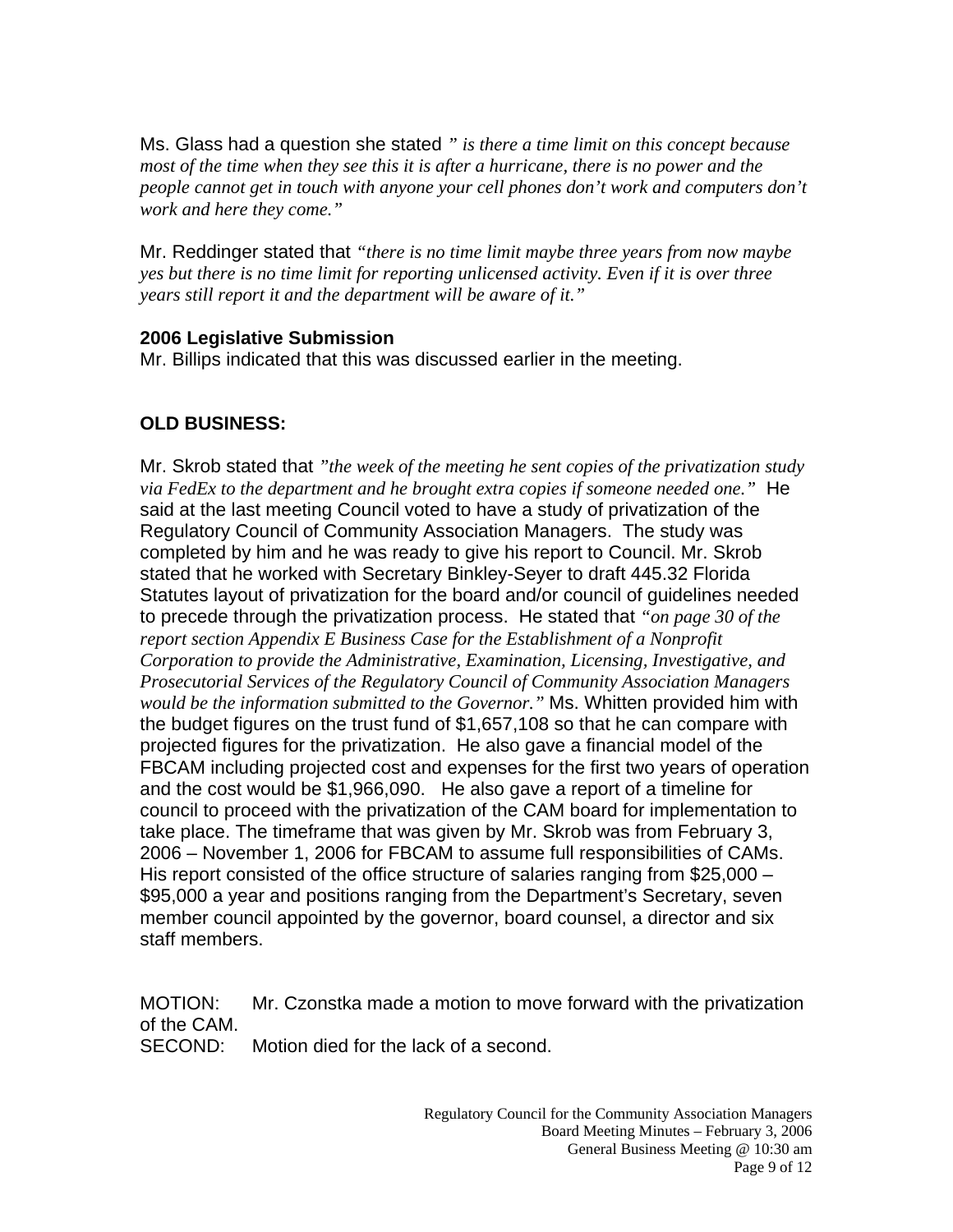Mr. Billups stated *that "he had not had the opportunity to digest this report he received it on the 30<sup>th</sup> and he can not vote yea or nea personally today because he needed time and he thinks the Council needed time to fully digest this and discuss it. This is too large of a decision to be given a three day window to make this kind of a decision and he was not ready to make a vote today. He would like to have the time to go through and review this report before making a decision. He also stated that Council voted on a study not to go forward with the privatization of CAM. He asked Council to table this vote until the meeting"* 

Mr. Brown indicated that he had read the report and as a matter of fact he read the report about four times and stated that it was very positive. He indicated that "at the last meeting he did make the motion to go forward with this study and he was glad that he did. He felt as if the department and other members of the Council should have time to review this report also before making a decision.

Mr. Czonstka wanted to know could Council review the report and set up a telephone meeting to discuss this report.

Mr. Spivey stated that staff did not have enough time to notice a meeting before Mr. Skrob's deadline date. He also indicated that he needed at least 14 days to notice a meeting.

Deputy Secretary Yecke stated that he will use Surveyors and Mappers as a bench mark because they are ahead of you all. He had already spoken with the Governor's office and its going to be next fiscal year, next legislative session before anything will be done on that issue. He advised Council to take their time on this issue.

Mr. Billups stated for the minutes to reflect that the privatization study is tabled until the next meeting for all Council members to be present to make a decision.

MOTION: Mr. Brown made a motion to table the privatization study to the next meeting.

SECOND: Ms. Glass seconded the motion and it passed unanimously.

Mr. Spivey introduced Mr. Charles Tunnicliff from our General Council Office.

#### **NEWSLETTER DISCUSSION:**

Mr. Spivey stated that he had draft an article from the executive director for the newsletter. He indicated that when he took over this group he started getting calls and he noticed that there was a lot of confusion between what the CAMs can do and what the homeowners can do and had noticed that the individuals that live in these homeowners association have the idea that the CAMs can take care of every situation or problem that comes up and that's really not the case. *"Basically this article is just an idea to try and bring some understanding to the*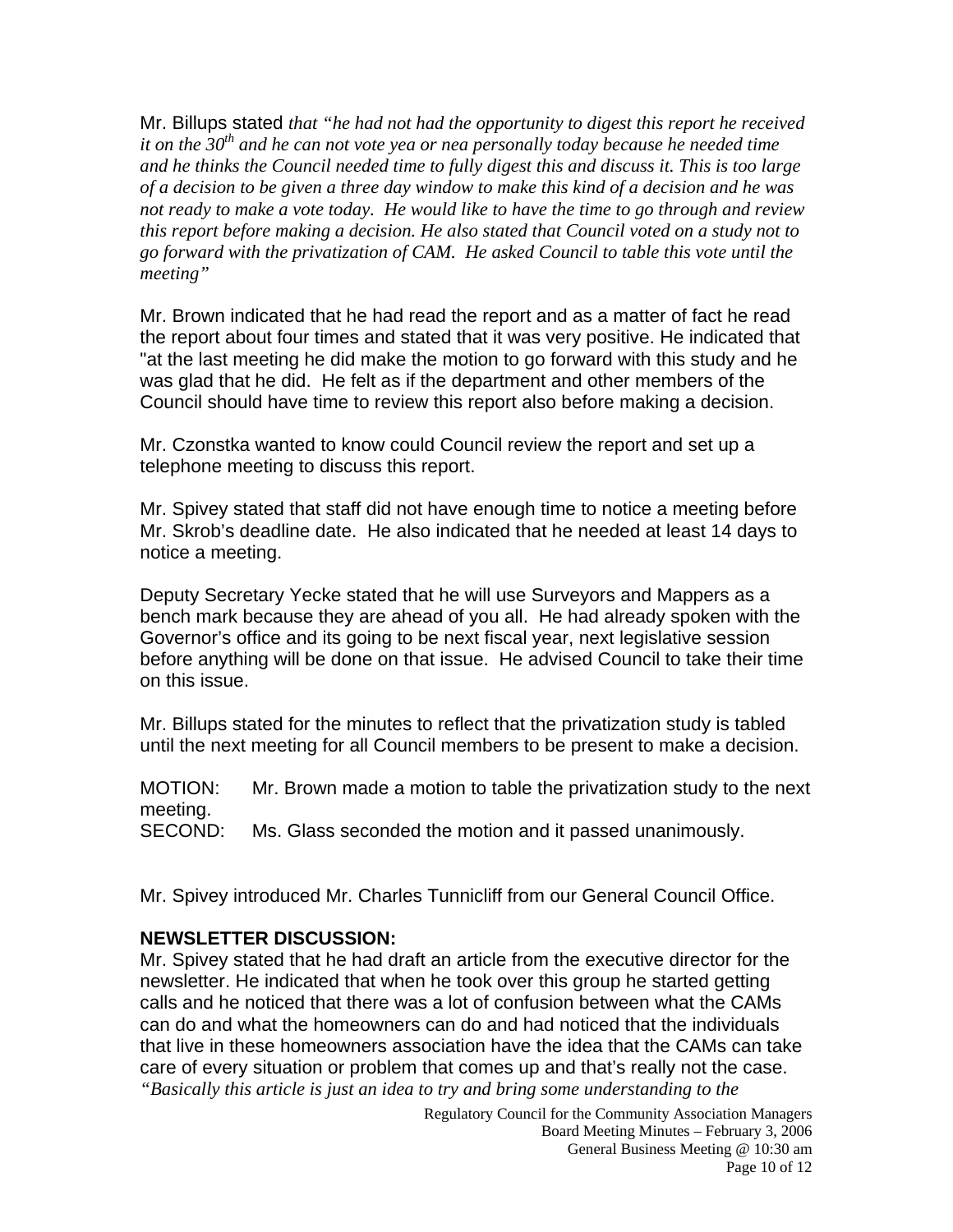*population in what type of relationship do you have with the homeowners association. This article is just for your review and your newsletter is scheduled to go out in March. This is a good opportunity for you to give me additional information to put in your newsletter. There's a draft of an article on privatization that you are going through right now as well and that will also go into the newsletter."* Also, he stated that Ms. Leigh had provided him with the discipline case from the past years and that will go into your newsletter*. "If there are anymore items that you would like to see in the newsletter we will put those items in there as well if not we are going forward with this draft."* Mr. Spivey indicated that he noticed that in the past the newsletter went out annually and he questioned Council to whether they wanted to see the newsletters go out quarterly or every six months. He indicated that when he took over this group he realized that a newsletter had not been put out in quite some time and we are trying to get everything back on board.

Mr. Czonstka stated that he thinks the newsletter should go out at least annual preferable quarterly whatever staff workload can provide. He asked Mr. Spivey under the privatization section in the newsletter can it be mentioned that privatization is not deregulating of the CAMs.

Mr. Billups thanked Mr. Spivey for being a good gentleman for not mentioning that he had not done a chair article. He stated that he would definitely write an article for the newsletter and get it to him and he would like to see the newsletters released at least quarterly.

Mr. Spivey felt as if staff could handle sending out a newsletter at least twice a year but he will report back to Council at the May meeting.

#### **NEW BUSINESS:**

No report

#### **PUBLIC COMMENTS:**

No report.

#### **OTHER BUSINESS:**

The next meeting will be held May 5, 2006 via telephone conference call at 10:00 am.

#### **ADJORNNMENT:**

MOTION: Mr. Billiups moved to adjourn the meeting

SECOND: Ms. Glass seconded the motion and it passed unanimously.